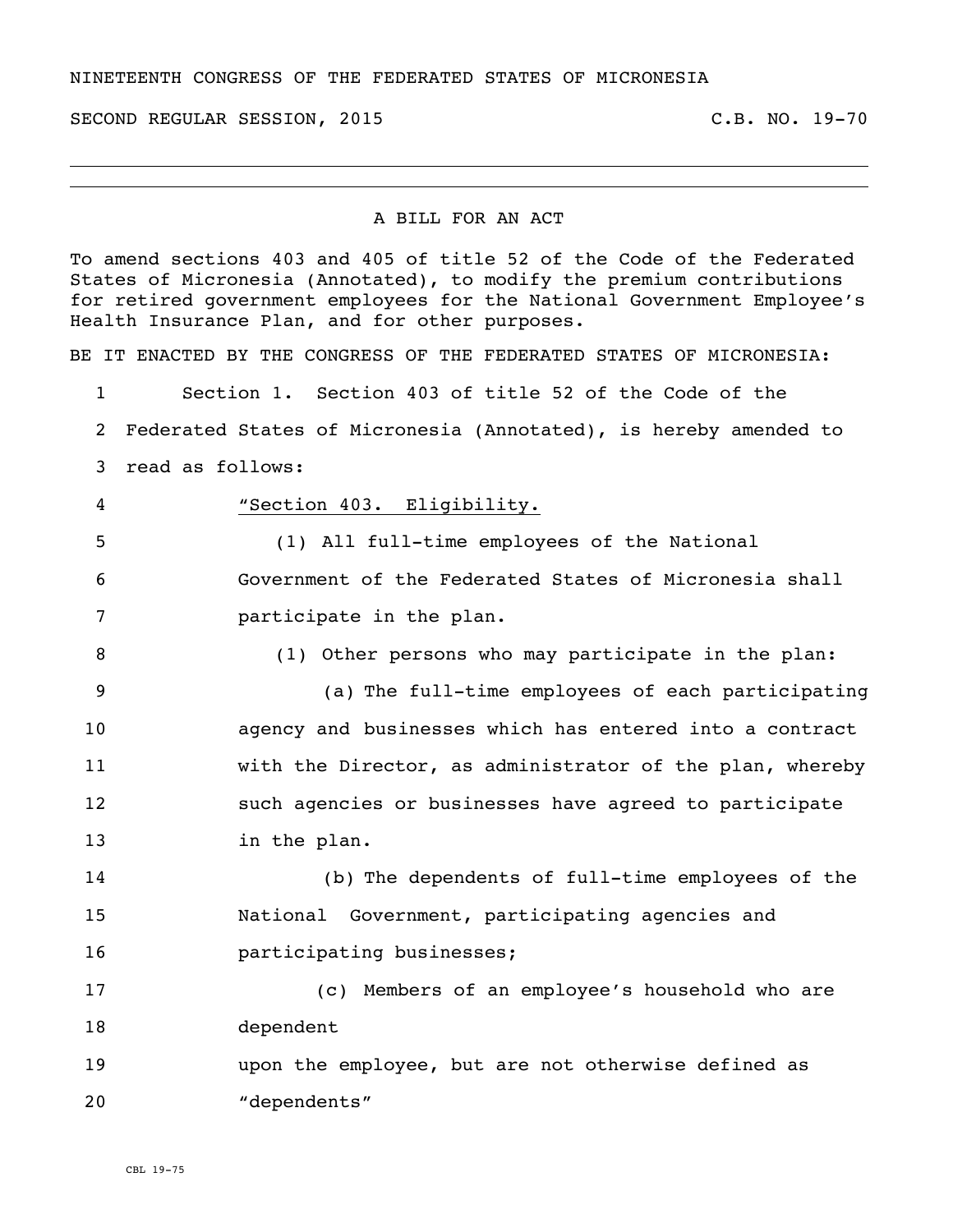under the provisions of this Act, if the employee pays 100 percent of the premiums for such persons to the plan; (d) Government employees whose State or agency does not participate in the plan, and their dependents, if they pay 100 percent of the premiums for themselves and their dependents to the plan; (e) Retired former employees of the National Government of the Federated States of Micronesia, and their dependents, if they pay the percentage of the **premium not paid by their employer;**  $[(e)$ ](f) Other [F] former enrollees in the plan, and their dependents, if they pay 100 percent of the premiums for themselves and their dependents to the plan; and  $[\frac{f+1}{g}]$  (g) Full-time students enrolled at any postsecondary institution in the FSM, if the postsecondary institution has entered into a contract of participation with the plan and the students pay 100 percent of the premium for themselves to the plan. Section 2. Section 405 of title 52 of the Code of the Federated States of Micronesia (Annotated), is hereby amended to read as follows: "Section 405. Premium contributions. Employees and retired employees participating in the

of 3